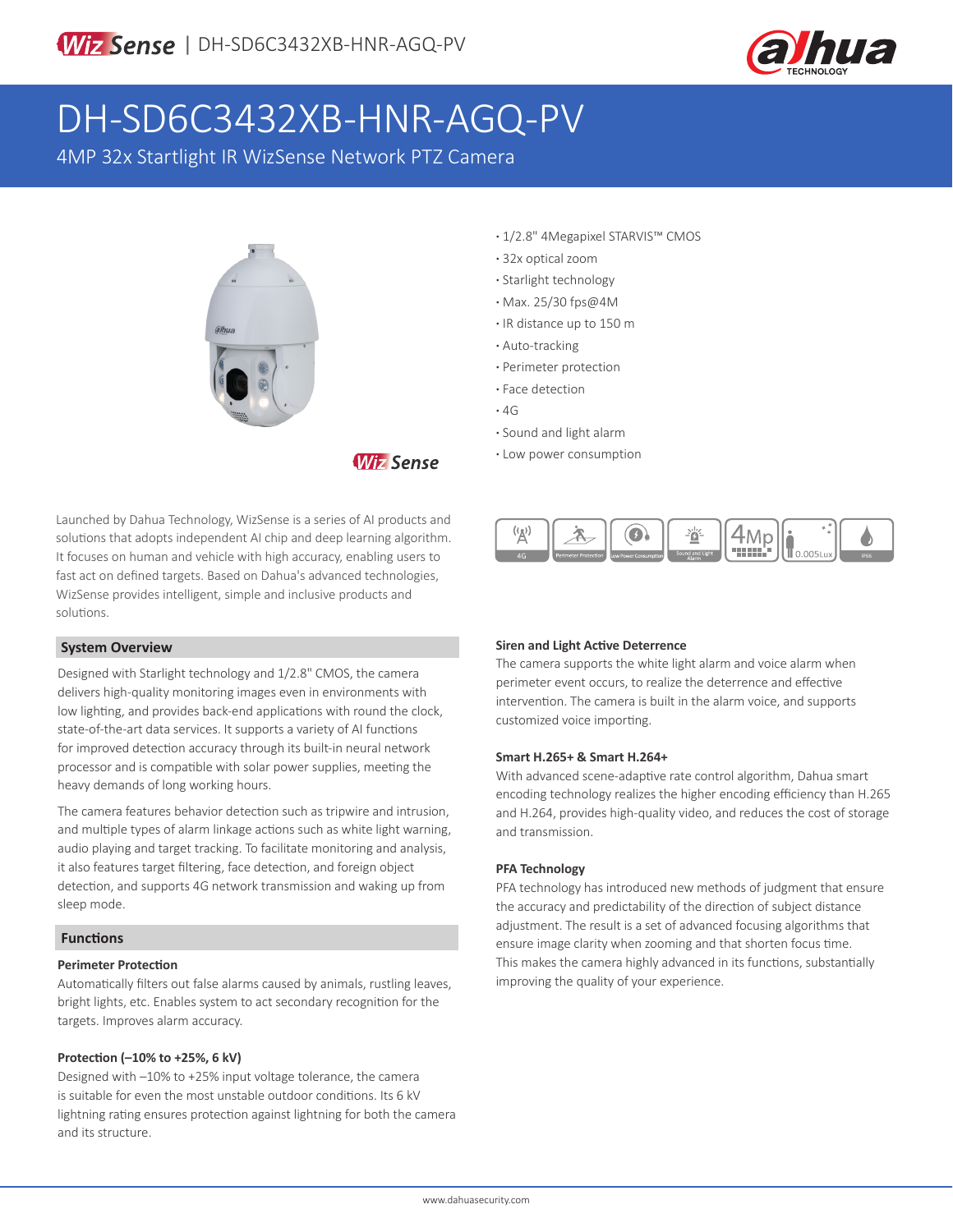## Wiz Sense | DH-SD6C3432XB-HNR-AGQ-PV

| <b>Technical Specification</b>  |                               |                                                                      |                                  |                                  |  |
|---------------------------------|-------------------------------|----------------------------------------------------------------------|----------------------------------|----------------------------------|--|
| Camera                          |                               |                                                                      |                                  |                                  |  |
| <b>Image Sensor</b>             | 1/2.8" CMOS                   |                                                                      |                                  |                                  |  |
| Pixel                           | 4 MP                          |                                                                      |                                  |                                  |  |
| Max. Resolution                 |                               | 2560 (H) × 1440 (V)                                                  |                                  |                                  |  |
| <b>ROM</b>                      | 4 GB                          |                                                                      |                                  |                                  |  |
| <b>RAM</b>                      | 1 GB                          |                                                                      |                                  |                                  |  |
| <b>Electronic Shutter Speed</b> |                               | $1/1$ s-1/30,000 s                                                   |                                  |                                  |  |
| <b>Scanning System</b>          | Progressive                   |                                                                      |                                  |                                  |  |
| Min. Illumination               |                               | Color: 0.005 lux@F1.6<br>B/W: 0.0005 lux@F1.6<br>0 lux (IR light on) |                                  |                                  |  |
| <b>Illumination Distance</b>    |                               | 150 m (492.13 ft) (IR)<br>50 m (164.04 ft) (white light)             |                                  |                                  |  |
| <b>Illuminator Number</b>       | $4$ (IR)<br>2 (white light)   |                                                                      |                                  |                                  |  |
| Lens                            |                               |                                                                      |                                  |                                  |  |
| Focal Length                    |                               | 4.8 mm-154 mm                                                        |                                  |                                  |  |
| Max. Aperture                   | $F1.6 - F4.0$                 |                                                                      |                                  |                                  |  |
| Field of View                   |                               | H: 55.8°-2.3°; V: 31.9°-1.3°; D: 63.7°-2.7°                          |                                  |                                  |  |
| Optical Zoom                    | 32x                           |                                                                      |                                  |                                  |  |
| <b>Focus Control</b>            |                               | Auto; semi-auto; manual                                              |                                  |                                  |  |
| <b>Close Focus Distance</b>     | $0.1 m - 1.5 m (0.33 - 4.92)$ |                                                                      |                                  |                                  |  |
| Iris Control                    | Auto                          |                                                                      |                                  |                                  |  |
| <b>DORI Distance</b>            | Detect                        | Observe                                                              | Recognize                        | Identify                         |  |
|                                 | 3,080 m<br>$(10, 104.99)$ ft) | 1,216.6 m<br>$(3,991.47 \text{ ft})$                                 | 616 m<br>$(2,021.00 \text{ ft})$ | 308 m<br>$(1,010.50 \text{ ft})$ |  |
| DT7                             |                               |                                                                      |                                  |                                  |  |

### PTZ

| Pan/Tilt Range              | Pan: 0° to 360° endless<br>Tilt: -20° to +90°, auto flip 180°                                                                                                          |
|-----------------------------|------------------------------------------------------------------------------------------------------------------------------------------------------------------------|
| <b>Manual Control Speed</b> | Pan: 0.1°/s-160°/s<br>Tilt: 0.1°/s-120°/s                                                                                                                              |
| Preset Speed                | Pan: 240°/s; Tilt: 150°/s                                                                                                                                              |
| Preset                      | 300                                                                                                                                                                    |
| Tour                        | 8 (up to 32 presets per tour)                                                                                                                                          |
| Pattern                     | 5                                                                                                                                                                      |
| Scan                        | 5                                                                                                                                                                      |
| Power-off Memory            | Yes                                                                                                                                                                    |
| <b>Idle Motion</b>          | Preset; Pattern; Tour; Scan                                                                                                                                            |
| Smart Fyent                 |                                                                                                                                                                        |
| <b>IVS</b>                  | Tripwire; intrusion; crossing fence detection; loitering<br>detection; abandoned/missing object; fast moving; parking<br>detection; people gathering; linkage tracking |
| Intelligence                |                                                                                                                                                                        |
| <b>Smart Capture</b>        | Support human, motor vehicle and non-motor vehicle<br>image capture.                                                                                                   |

| <b>IVS</b> (Perimeter<br>Protection) | Tripwire and intrusion. Support alarm triggering by target<br>types (human and vehicle). Support filtering false alarms<br>caused by animals, rustling leaves, bright lights, etc. |  |  |  |
|--------------------------------------|------------------------------------------------------------------------------------------------------------------------------------------------------------------------------------|--|--|--|
| <b>Face Detection</b>                | Yes                                                                                                                                                                                |  |  |  |
| <b>SMD Plus</b>                      | Yes                                                                                                                                                                                |  |  |  |
| <b>Auto Tracking</b>                 | Yes                                                                                                                                                                                |  |  |  |
| Active Deterrence                    |                                                                                                                                                                                    |  |  |  |
| <b>Light Warning</b>                 | White light warning<br>Flash duration: 5 s-30 s<br>Flash frequency: High, medium, low                                                                                              |  |  |  |
| <b>Sound Warning</b>                 | Sound warning alarm: Customizable<br>Volumn: High, middle, low<br>Alarm duration: 5 s-30 s                                                                                         |  |  |  |
| Video                                |                                                                                                                                                                                    |  |  |  |
| Video Compression                    | Smart H.265+; H.265; Smart H.264+; H.264B; H.264M;<br>H.264H; MJPEG (Sub Stream 1)                                                                                                 |  |  |  |
| <b>Streaming Capability</b>          | 3 streams                                                                                                                                                                          |  |  |  |
| Resolution                           | 4M (2560 × 1440); 3M (2048 × 1536); 1080p (1920 ×<br>1080); 1.3M (1280 × 960); 720p (1280 × 720); D1 (704 ×<br>576); CIF (352 × 288)                                               |  |  |  |
| Video Frame Rate                     | Main stream: 4M/3M/1080p/1.3M/720p (1-25/30 fps)<br>Sub stream 1: D1/CIF (1-25/30 fps)<br>Sub stream 2: 1080p/1.3M/720p (1-25/30 fps)                                              |  |  |  |
| <b>Bit Rate Control</b>              | CBR; VBR                                                                                                                                                                           |  |  |  |
| Video Bit Rate                       | H.264: 2816 kbps-8192 kbps<br>H.265: 1024 kbps-7936 kbps                                                                                                                           |  |  |  |
| Day/Night                            | Auto (ICR); Color; B/W                                                                                                                                                             |  |  |  |
| <b>BLC</b>                           | Yes                                                                                                                                                                                |  |  |  |
| <b>WDR</b>                           | 120 dB                                                                                                                                                                             |  |  |  |
| <b>HLC</b>                           | Yes                                                                                                                                                                                |  |  |  |
| <b>White Balance</b>                 | Auto; indoor; outdoor; tracking; manual; sodium lamp;<br>natural light; street lamp                                                                                                |  |  |  |
| Gain Control                         | Auto; Manual                                                                                                                                                                       |  |  |  |
| Noise Reduction                      | 2D NR; 3D NR                                                                                                                                                                       |  |  |  |
| Region of Interest (RoI)             | Yes                                                                                                                                                                                |  |  |  |
| Image Stabilization                  | EIS                                                                                                                                                                                |  |  |  |
| Defog                                | Electronic defog                                                                                                                                                                   |  |  |  |
|                                      |                                                                                                                                                                                    |  |  |  |
| Digital Zoom                         | 16 <sub>x</sub>                                                                                                                                                                    |  |  |  |
| <b>Privacy Masking</b>               | Up to 24 areas can be set, with up to 8 areas in the same<br>view                                                                                                                  |  |  |  |
| S/N Ratio                            | $> 55$ dB                                                                                                                                                                          |  |  |  |
| Audio                                |                                                                                                                                                                                    |  |  |  |
| <b>Audio Compression</b>             | G.711a; G.711Mu; G.726; AAC; MPEG2-Layer2; G722.1;<br>G729; G723                                                                                                                   |  |  |  |
| Network                              |                                                                                                                                                                                    |  |  |  |
| Network Port                         | RJ-45 (10/100 Base-T)                                                                                                                                                              |  |  |  |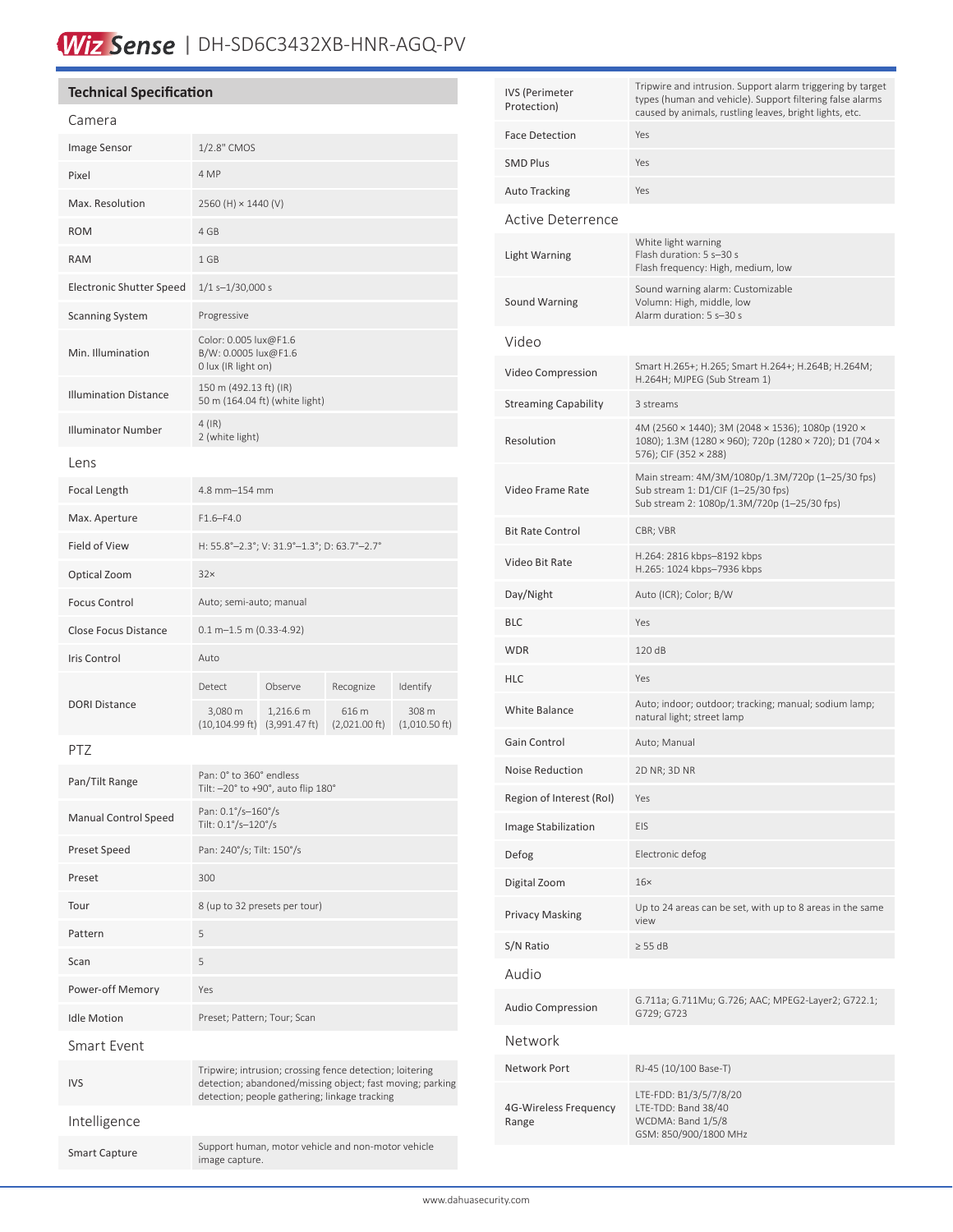### Wiz Sense | DH-SD6C3432XB-HNR-AGQ-PV

| Network Protocol             | HTTP; HTTPS; TCP/IP; IPv4; RTSP; UDP; SMTP; NTP;DHCP;<br>DNS; DDNS; IPv6; 802.1x; SSL; QoS; FTP; UPnP; ICMP;<br>SNMP; SNMP v1/v2c/v3 (MIB-2); IGMP; ARP; RTCP; RTP;<br>PPPoE; IP Filter; RTMP; Bonjour; TCP; SMB; NFS |
|------------------------------|-----------------------------------------------------------------------------------------------------------------------------------------------------------------------------------------------------------------------|
| Interoperability             | ONVIF Profile S&G&T CGI; Dahua SDK; SDK; API                                                                                                                                                                          |
| User/Host                    | 20 (total bandwidth: 64 M)                                                                                                                                                                                            |
| Storage                      | FTP; Micro SD card (256 GB); NAS                                                                                                                                                                                      |
| Management Software          | Smart PSS; DSS; DMSS; Easy4ip; IVSS; ConfigTool; NVR;<br>Smart Player; NetSDK                                                                                                                                         |
| Mobile Client                | iOS; Android; iPhone; iPad; Windows Phone                                                                                                                                                                             |
| Certification                |                                                                                                                                                                                                                       |
| Certifications               | CE: EN55032/EN55024/EN50130-4<br>FCC: Part15 subpartB, ANSI C63.4-2014                                                                                                                                                |
| Port                         |                                                                                                                                                                                                                       |
| RS-485                       | 1 (baud rate: 1200 bps-9600 bps)                                                                                                                                                                                      |
| Audio Input                  | 1 channel (LINE IN, bare wire)                                                                                                                                                                                        |
| <b>Audio Output</b>          | 1 channel (LINE OUT, bare wire; built-in speaker (mutually<br>exclusive))                                                                                                                                             |
| Alarm I/O                    | 2/1                                                                                                                                                                                                                   |
| Audio I/O                    | 1/1                                                                                                                                                                                                                   |
| Alarm Linkage                | Capture; preset; tour; pattern; recording; triggering on-off<br>value output; audio; sending email; waking up                                                                                                         |
| Alarm Event                  | Motion/tampering detection; audio detection; network<br>disconnection detection; IP conflict detection; memory<br>card state detection; memory space detection; power<br>exception detection                          |
| Power                        |                                                                                                                                                                                                                       |
| Power Supply                 | 12 VDC, 4 A (-10% to +25%)                                                                                                                                                                                            |
| <b>Power Consumption</b>     | Sleep: $\leq 1$ W<br>Basic: 4.0 W (not pulling stream in 4G), 7.4 (pulling stream<br>in 4G)<br>Max.: 27 W (illuminator + heater + PTZ + speaker + pulling<br>stream in 4G)                                            |
| Environment                  |                                                                                                                                                                                                                       |
| <b>Operating Temperature</b> | -40 °C to +70 °C (-40 °F to +158 °F)                                                                                                                                                                                  |
| <b>Operating Humidity</b>    | < 95%                                                                                                                                                                                                                 |
| Protection                   | IP66; TVS 6000 V lightning proof; surge protection; voltage<br>transient protection                                                                                                                                   |
| Structure                    |                                                                                                                                                                                                                       |
| Casing                       | ADC12                                                                                                                                                                                                                 |
| <b>Product Dimensions</b>    | 325.0 mm × Ф202.0 mm (12.80" × Ф7.95")                                                                                                                                                                                |
| Net Weight                   | 4.4 kg (9.70 lb)                                                                                                                                                                                                      |
| <b>Gross Weight</b>          | 6.4 kg (14.11 lb)                                                                                                                                                                                                     |

| <b>Ordering Information</b> |                          |                                                     |  |  |  |
|-----------------------------|--------------------------|-----------------------------------------------------|--|--|--|
| Type                        | Part Number              | Description                                         |  |  |  |
| 4 MP PTZ<br>Camera          | DH-SD6C3432XB-HNR-AGQ-PV | 4MP 32 Startlight IR WizSense<br>Network PT7 Camera |  |  |  |
|                             | SD6C3432XB-HNR-AGQ-PV    | 4MP 32 Startlight IR WizSense<br>Network PT7 Camera |  |  |  |
| Accessories                 | DC12V/4A                 | Power Adapter                                       |  |  |  |
|                             | PFB305W                  | Wall Mount Bracket                                  |  |  |  |
|                             | PFB300C                  | Ceiling Mount Bracket                               |  |  |  |
|                             | PFB301C                  | Ceiling Mount Bracket                               |  |  |  |
|                             | <b>PFA150</b>            | Pole Mount Bracket                                  |  |  |  |
|                             | <b>PFA120</b>            | Wall Mount Bracket                                  |  |  |  |
|                             | <b>PFA151</b>            | Corner Mount Bracket                                |  |  |  |
|                             | <b>PFA111</b>            | Mount Adapter                                       |  |  |  |
|                             | PFB301S-F                | Plane Mount Bracket                                 |  |  |  |
|                             | PFB303S                  | Parapet Mount Bracket                               |  |  |  |

### **Accessories**

### Included:



DC12V/4A Power Adapter



PFB305W Wall Mount Bracket

Optional:



PFB300C Ceiling Mount



Bracket

PFA120 Wall Mount Bracket



PFB301C Ceiling Mount Bracket



PFA151 Corner Mount Bracket



PFA150 Pole Mount Bracket



PFA111 Mount Adapter